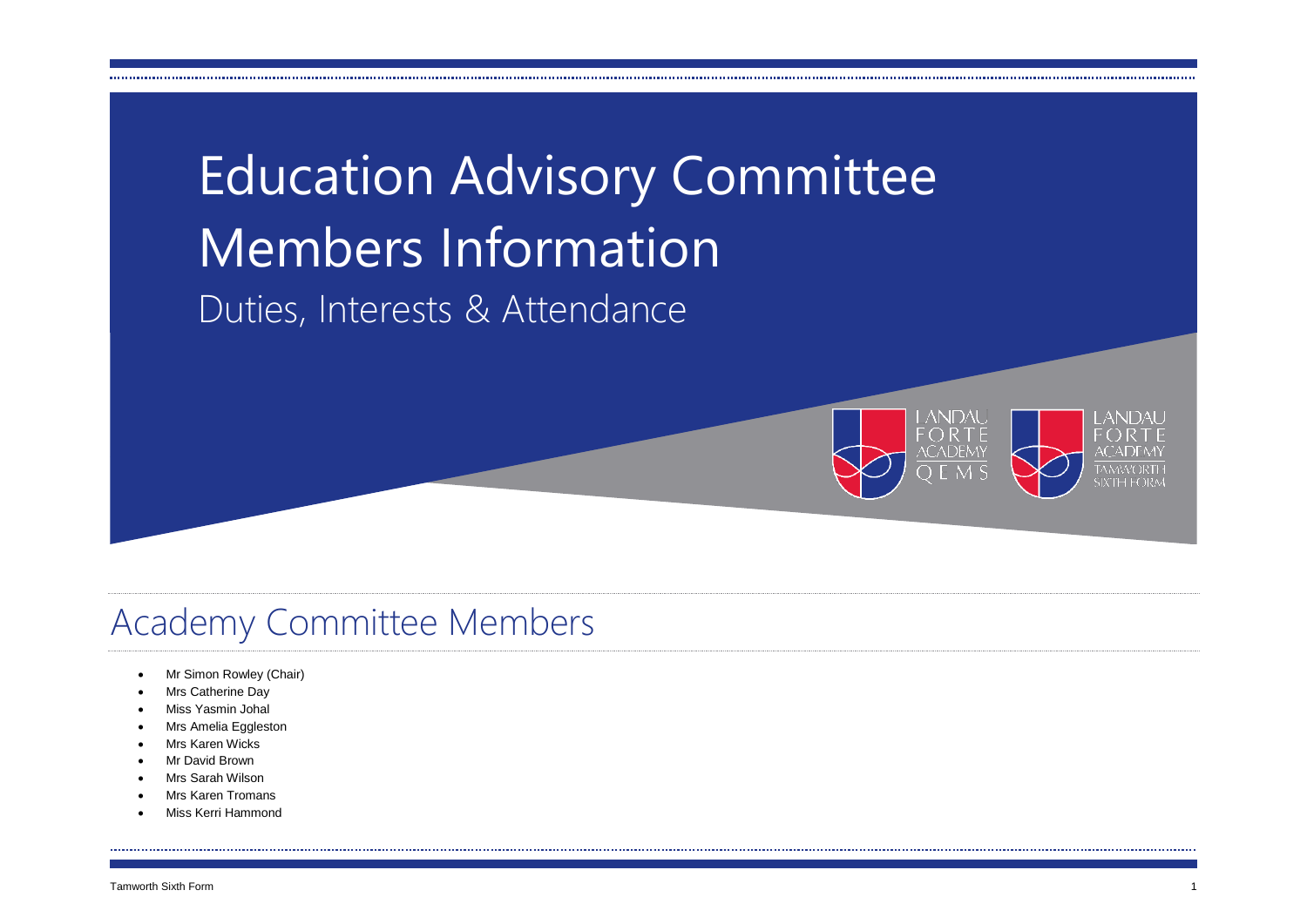#### Committee Member Information

| <b>Full Name</b>         | <b>Date of Appointment</b> | Date Stepped Down | <b>Term of Office</b> | <b>Appointed By</b>       |
|--------------------------|----------------------------|-------------------|-----------------------|---------------------------|
| Mrs Catherine Day        | 04/05/2018                 |                   | Current               | <b>Chair of Governors</b> |
| Miss Yasmin Johal        | 09/02/2021                 |                   | Current               | <b>Chair of Governors</b> |
| Mr Simon Rowley (Chair)  | 31/07/2020                 |                   | Current               | <b>Chair of Trustees</b>  |
| Mrs Amelia Eggleston     | 02/03/2019                 |                   | Current               | <b>Chair of Trustees</b>  |
| Mrs Karen Wicks          | 17/03/2022                 |                   | Current               | <b>Chair of Governors</b> |
| Mr David Brown           | 17/03/2022                 |                   | Current               | <b>Chair of Governors</b> |
| Mrs Sarah Wilson         | 17/03/2022                 |                   | Current               | <b>Chair of Governors</b> |
| <b>Mrs Karen Tromans</b> | 17/03/2022                 |                   | Current               | <b>Chair of Governors</b> |
| Miss Kerri Hammond       | 17/03/2022                 |                   | Current               | <b>Chair of Governors</b> |
| Left                     |                            |                   |                       |                           |
| Mr Mark Hambly           | 11/02/2015                 | 23/09/2020        | 5 years, 7 months     | <b>Chair of Governors</b> |
| Mr Mark Hardy            | 28/09/2018                 | 14/05/2021        | 2 years, 9 months     | <b>Chair of Governors</b> |
| Mr Terry Ousley          | 09/02/2015                 | 01/04/2021        | 6 years, 2 months     | <b>Chair of Governors</b> |
| Mrs Sarah Sivieri        | 16/10/2018                 | 21/07/2021        | 2 years, 8 months     | <b>Chair of Governors</b> |
| Mr John Ward             | 03/05/2018                 | 23/06/2021        | 3 years, 1 month      | <b>Chair of Governors</b> |
| Mr Mark Hardy            | 22/06/2021                 | 11/01/2022        | 7 months              | <b>Chair of Governors</b> |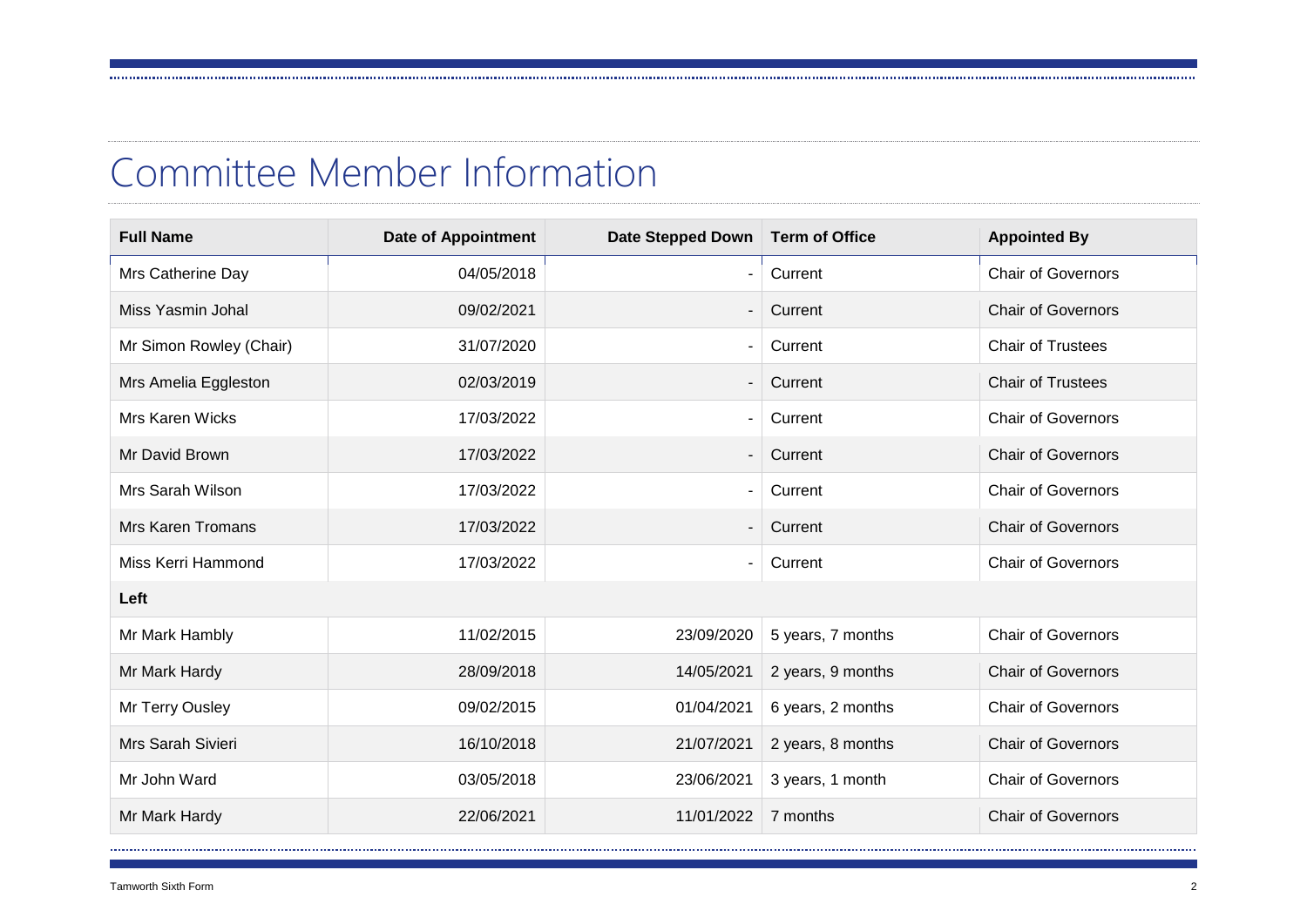## Duties

Details of duties for the Academy's Local Governing Body is detailed in the **Scheme of Delegation by Task** document. This is available for download from the Academy's website.

## Register of Interests

| Role<br><b>Name</b>     |                         | <b>Declaration</b>                                                                                                              | <b>Updated</b> |  |
|-------------------------|-------------------------|---------------------------------------------------------------------------------------------------------------------------------|----------------|--|
| Chair                   | Mr Simon<br>Rowley      | 6th Tamworth Scout Group, use Greenacres for their weekly activites<br>$\bullet$                                                | August 2021    |  |
| <b>Committee Member</b> | Mrs Catherine<br>Day    | Teacher at the Wilnecote School Tamworth, Paid Employment<br>$\bullet$                                                          | September 2020 |  |
| <b>Committee Member</b> | Mr David Brown          | None to declare<br>$\bullet$                                                                                                    | May 2022       |  |
| Committee Member        | Miss Kerri<br>Hammond   | H+H UK Limited, Paid Employment<br>$\bullet$                                                                                    | May 2022       |  |
| <b>Committee Member</b> | Mrs Karen Wicks         | None to declare<br>$\bullet$                                                                                                    | May 2022       |  |
| <b>Committee Member</b> | Mrs Sarah<br>Wilson     | Jaguar Land Rover, Paid Employment<br>$\bullet$                                                                                 | May 2022       |  |
| <b>Committee Member</b> | Mrs Karen<br>Tromans    | NLT Electrical Limited, Paid Employment<br>$\bullet$                                                                            | May 2022       |  |
| <b>Committee Member</b> | Miss Yasmin<br>Johal    | None to declare                                                                                                                 | August 2021    |  |
| <b>Committee Member</b> | Mrs Amelia<br>Eggleston | Chair of Governors at Colsterworth Primary Academy<br>Trustee, Abbey Academies Trust<br>Employee, Landau Forte Charitable Trust | September 2021 |  |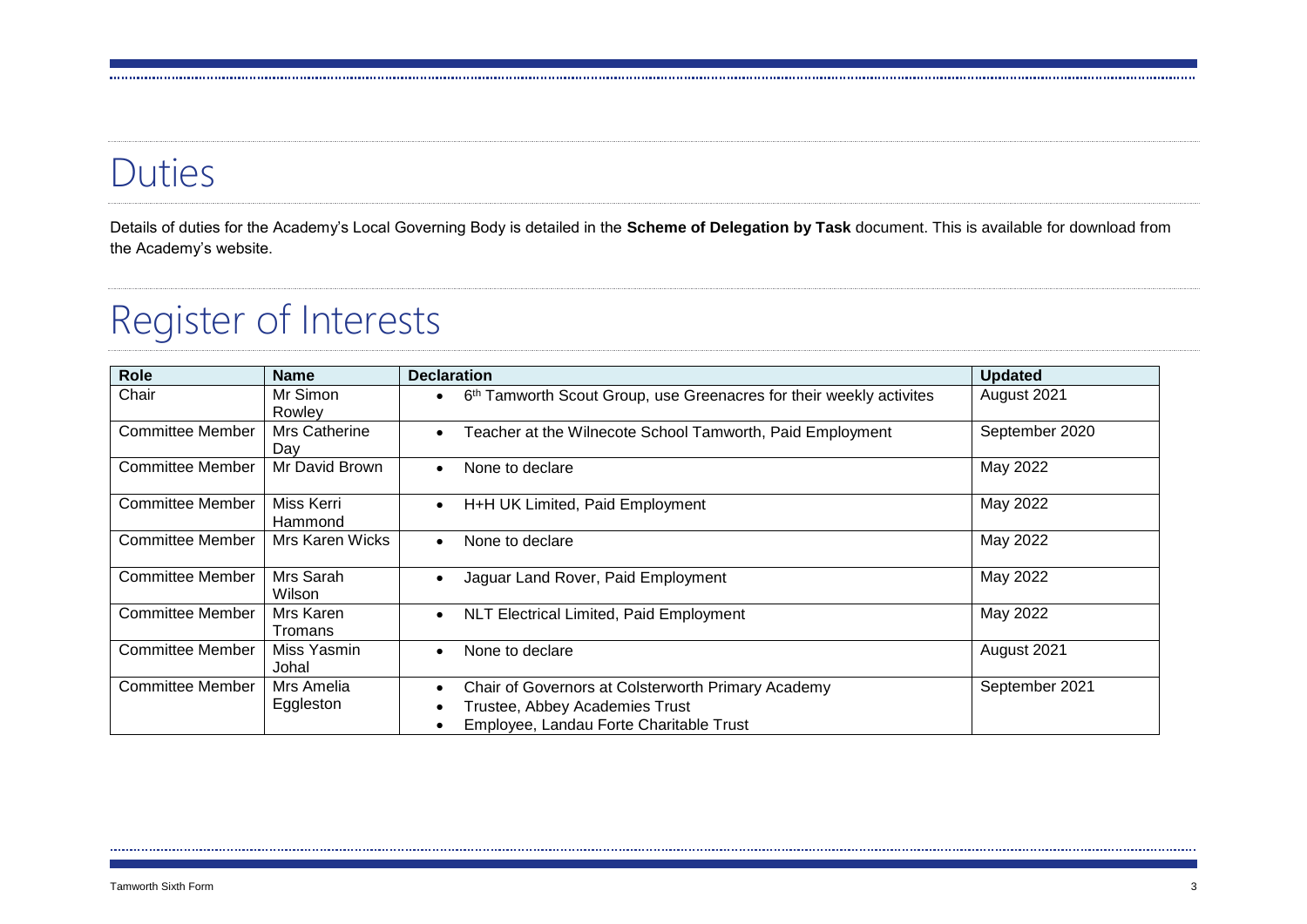# Meeting Attendance

|                                       | 23/09/2020   | 25/11/2020     | 10/03/2021   | 23/06/2021 | 22/09/2021   | 24/11/2021   | 09/03/2022 |
|---------------------------------------|--------------|----------------|--------------|------------|--------------|--------------|------------|
| <b>Mrs Catherine Day</b>              | Y            | N              | N            | Y          | $\checkmark$ | $\checkmark$ | v          |
| <b>Mr Mark Hardy</b>                  | Y            | Y              | $\vee$       | Υ          | Y            | Y            |            |
| <b>Miss Yasmin Johal</b>              |              | $\blacksquare$ | v            | Y          | $\checkmark$ | $\checkmark$ | N          |
| <b>Mr Simon Rowley</b>                | Y            | Y              | $\checkmark$ | Y          | Y            | Y            | v          |
| <b>Mrs Amelia</b><br><b>Eggleston</b> | $\mathsf{N}$ | N              | N            | Y          | Y            | $\mathsf{N}$ | v          |
| <b>Mr Terry Ousley</b>                | $\vee$       | $\vee$         | $\mathbf{v}$ |            |              |              |            |